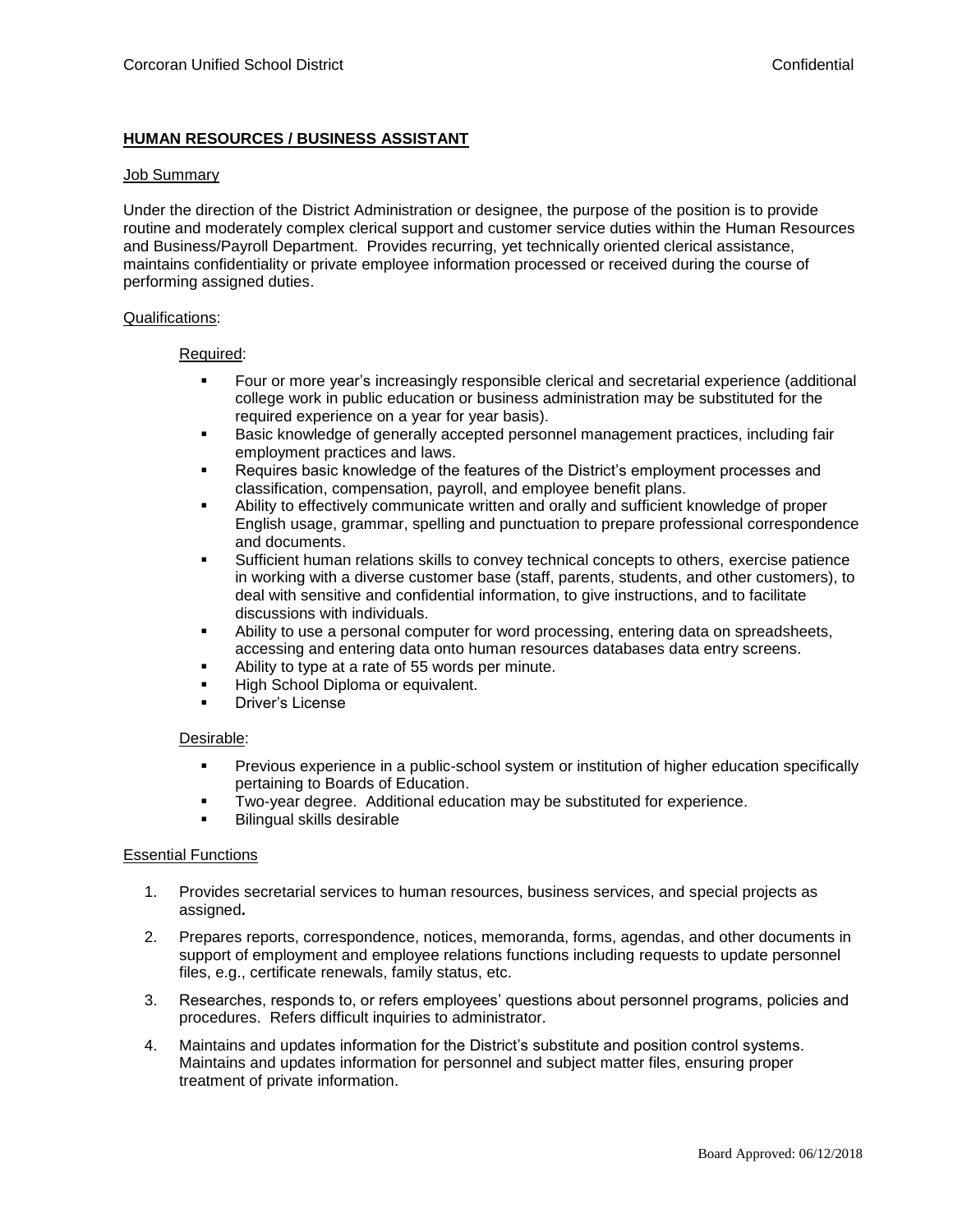- 5. Performs general data entry such as but not limited to updating of mailing lists used for recruiting, assembling data and information for surveys and reports.
- 6. Accepts and processes job applications for recruited positions. Reviews applications for required information including as appropriate, transcripts. Enters demographic data to internal applicant tracking systems, ensuring up-to-date information on applicants and deleting outdated information.
- 7. Provides benefit information as applicable.
- 8. Assist in the annual review and update the District's Comprehensive Safety Plan and Site Safety Plans.
- 9. Assists Human Resources with legal documents related to personnel and negotiations.
- 10. Transcribes negotiations with CFA and CSEA, assists with documents as needed.
- 11. Maintain accurate filing systems of general files and archives; maintains historical records for the District.
- 12. Assist payroll with data entry for monthly payroll processing and absence systems.
- 13. Audits position control and substitute data. Participates in the payroll audit.
- 14. Acts as a backup for human resources and payroll in their absence.
- 15. Complete federal and state reports timely and accurately.
- 16. Responds to public data requests.
- 17. Performs other related duties as assigned.

# Knowledge and Ability:

- 1. Ability to prepare memoranda, letters, reports, agendas, handbooks, and other correspondence, and to edit accurately.
- 2. Ability to utilize proper grammar, spelling, and punctuation; make accurate mathematical calculations;
- 3. Ability to take and transcribe proceedings, minutes and notes from official meetings.
- 4. Ability to answer inquiries and give assistance to staff, district personnel, and the public.
- 5. Ability to receive and direct telephone calls and messages.
- 6. Knowledge of filing systems and the ability to maintain files general and confidential.
- 7. Ability to conduct or facilitate in-service activities for staff.
- 8. Ability to research and compile data on assigned topics.
- 9. Ability to keep accurate records.
- 10. Ability of strong attention to detail.
- 11. Ability to interact with agencies in matters pertaining to education.
- 12. Ability to set priorities and work independently.
- 13. Ability to establish and maintain effective working relationships.
- 14. Ability to learn, interpret, and apply state and federal laws and local rules.
- 15. Extensive knowledge of the operations, functions, and scope of authority of departments and offices related to handling and disposing of information and requests for information.
- 16. Ability to maintain confidentiality with discretion.
- 17. Knowledge of use of Education code, guidelines, district policies and procedures as related to human resources and payroll.
- 18. Knowledge of HRIS software.
- 19. Knowledge of current payroll and accounting processes and techniques.

Physical Requirements for this position are, but not limited to, the following:

1. Mental acuity to: interpret and follow rules relating to the position, make decisions using sound judgment, and evaluate results.